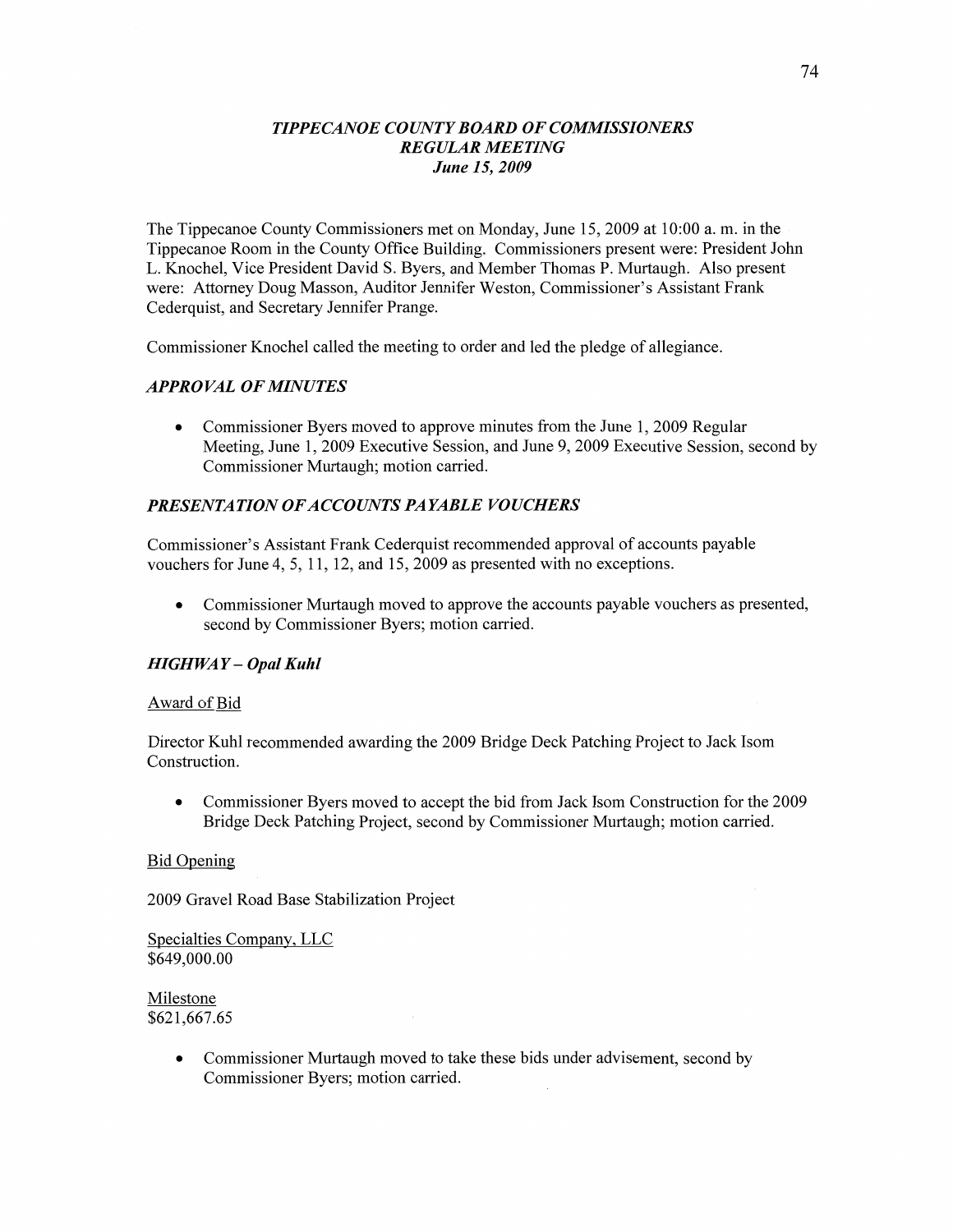2009 Bridge Rehabilitation Project

Pioneer Associates, Inc. \$261,217.75

Jack Isom Construction Co. \$436,167.00

Wirtz & Yates Construction \$334,510.70

> • Commissioner Murtaugh moved to take these bids under advisement for the 2009 Bridge Rehabilitation Project, second by Commissioner Byers; motion carried.

 $\bar{z}$ 

Director Kuhl recommended approval of warranty deeds and temporary easement grants for the South River Road Project.

Parcel 49 & 49A — Gregory A. Woods

**0** Commissioner Murtaugh moved to approve the warranty deed and temporary easement grant for parcel 49 & 49A as presented, second by Commissioner Byers; motion carried.

Parcel 55 & 55A *—* Herman C. Buchanan

**0** Commissioner Murtaugh moved to approve the warranty deed and temporary easement grant for parcel 55 & 55A, second by Commissioner Byers; motion carried.

Parcel 56 & 56A **—** Benjamin Paxson

**0** Commissioner Murtaugh moved to approve the warranty deed and temporary easement grant for parcel 56 & 56A, second by Commissioner Byers; motion carried.

Director Kuhl recommended approval of a Continuation Certificate from Indiana—American Water Company in the amount of \$5,000 for work in all right-of-way.

**0** Commissioner Byers moved to approve the Continuation Certificate as presented, second by Commissioner Murtaugh; motion carried.

Approval was recommended for a warranty deed on Parcel #5 for James Davis on the Bridge #210 project.

• Commissioner Murtaugh moved to approve the warranty deed for Parcel #5 as requested, second by Commissioner Byers; motion carried.

Approval was recommended for **a** warranty deed on Parcel #6 for Neil Burge for Bridge #210 project.

• Commissioner Murtaugh moved to approve the warranty deed for Parcel #6, second by Commissioner Byers; motion carried.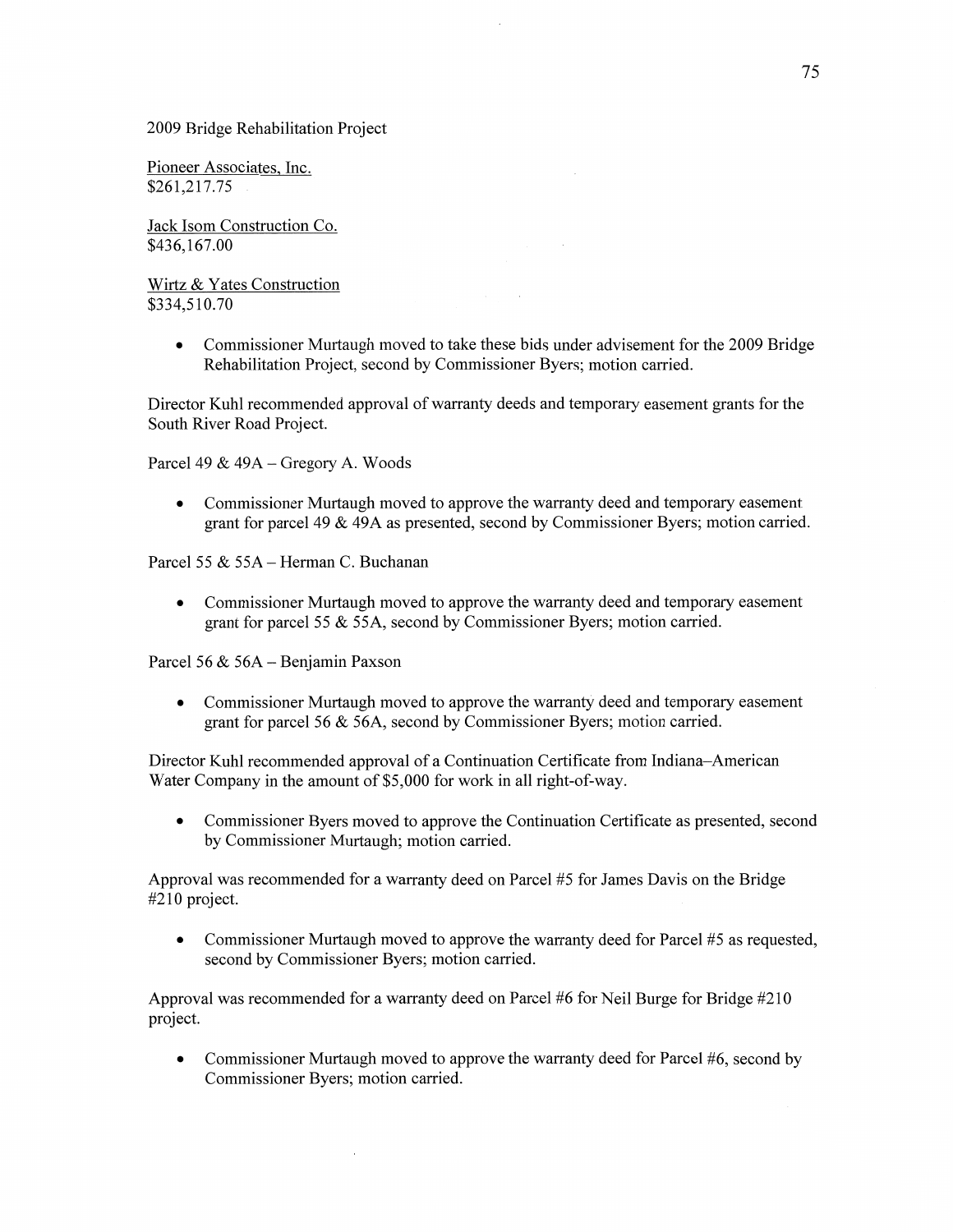## *BUILDING COMMISSION* **—** Ken *Brown*

## Robert Wallace Property Update

Deputy Building Commissioner/Zoning Officer Ken Brown confirmed an Engineer's Report from KJG Architecture was submitted to the Building Commission for the Robert Wallace property. After reviewing the report, he agreed the owner and contractor **have** successfully complied with the recommendations and he suggested the property be removed from the unsafe structure list. KJG Architecture stated in the report they will complete a final inspection on the property.

**0** Commissioner Murtaugh moved to find the owner in compliance with the remediation order and no further action will be required on the structure at this time, **second** by Commissioner Byers; motion carried.

## *VILLA* **-** *DeAnna Sieber*

Director DeAnna Sieber recommended approval of **a** Group Purchasing Organization (GPO) Participation Agreement with Cirrus Select through US Food Service. She reported the agreement states Cirrus Select will be the Villa's primary source for food. The agreement is for one year.

Attorney Luhman **added** the contract is not exclusive and the Villa has the option of purchasing **through** other vendors.

• Commissioner Byers moved to approve the GPO participation agreement, second by Commissioner Murtaugh; motion carried.

# *GRANTS* **—** *Laurie Wilson*

Grant Coordinator Laurie Wilson requested permission to apply for an energy grant which is par<sup>t</sup> of the stimulus funds in the amount of \$416,700. A large portion of the funds will be used for energy retro fits for the county building.

**0** Commissioner Byers moved to grant permission to apply for grant as requested, second by Commissioner Murtaugh; motion carried.

## *RESOL* UT ION *2009—1 9-CZW; MODIFYING* THE *T IPPECANOE COUNTY CODE*   $ECONOMIC$  *DEVELOPMENT INCOME TAX CAPTIAL IMPROVEMENT PLAN-AMENDING PROJECT* 42 *JUVENILE JUSTICE FACILITY*

Attorney **Luhman** explained the resolution proposes amending Project #42 **—** Juvenile Justice Facility. The amendment changes the description to include remodeling the existing county jail to create **a** "bump-out" which provides space for four additional Intake Officers. In the event a juvenile center is built, the additional office space will be used by Communications Officers at the jail. The estimated cost of the project is \$35 5,000 and Attorney Luhman confirmed funds used for this project will come from the juvenile center project funds and no additional funds will be requested.

*0* Commissioner Murtaugh moved to approve Resolution 2009-19-CM, second by Commissioner Byers; motion carried.

 $\bar{\bar{z}}$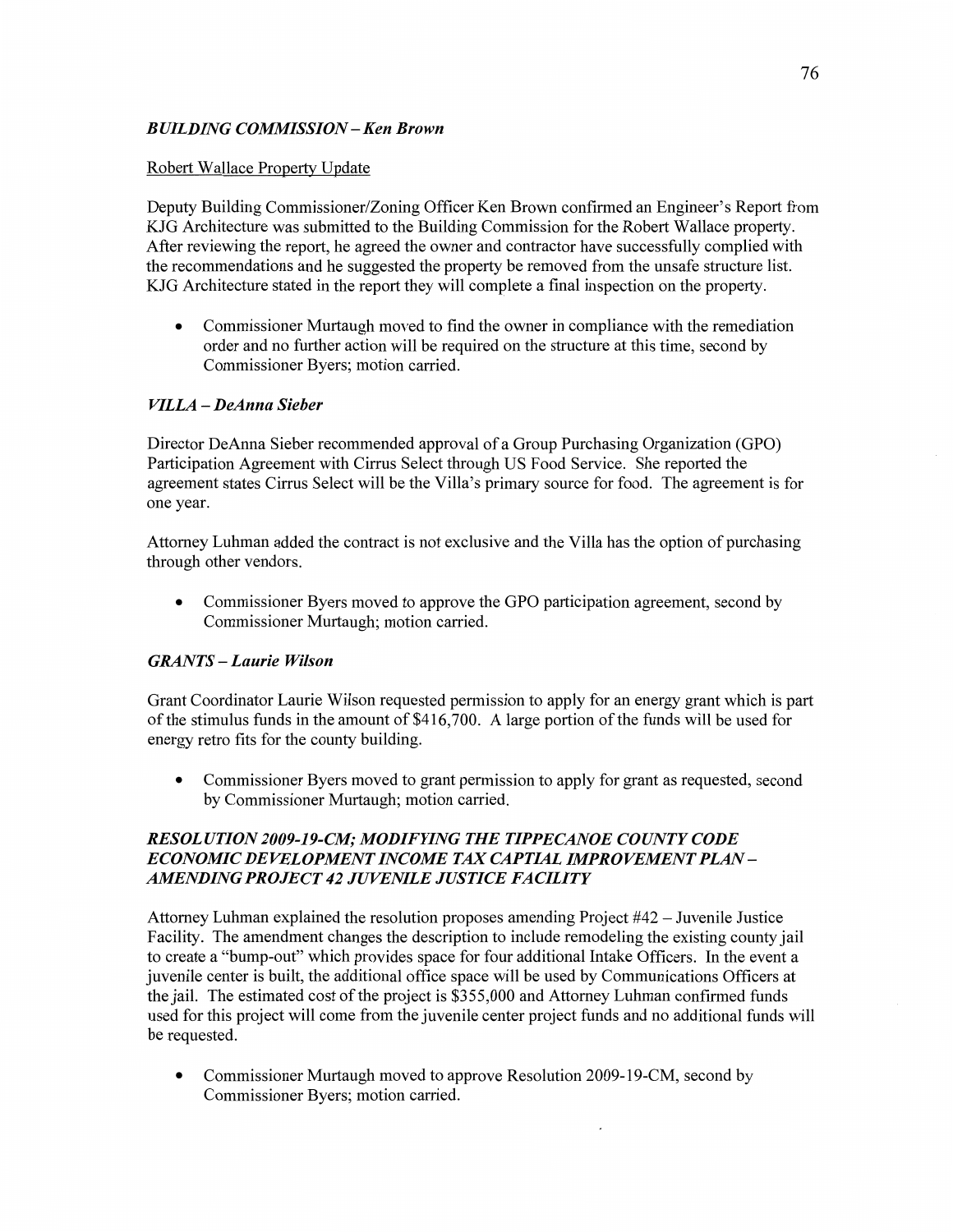## *RESOLUTION 2009-20-C1W; TRANSFERRING REAL ESTATE T 0* THE *CITY* OF *LAFAYETTE; 1102 SYCAMORE STREET*

Attorney Luhman explained Resolution 2009-20-CM transfers property to the City of Lafayette. The property located in the Shamrock **Park** District was par<sup>t</sup>of the county's Flood Buy-Out Program. Laurie Wilson added the city contributed to the purchase of the **home.** 

• Commissioner Murtaugh moved to approve Resolution 2009-20-CM, second by Commissioner Byers; motion carried.

# *RESOL UTION 2009-21-C1Il; TRANSFERRING REAL ESTATE T 0* THE *CITY* OF *LAFAYETTE; 1024 SYCAMORE STREET*

Attorney Luhman stated the circumstances are the same for Resolution 2009-21-CM. This property is also located in the Shamrock Park District and was also a part of the county's Flood Buy-Out program.

• Commissioner Murtaugh moved to approve Resolution 2009-21-CM, second by Commissioner Byers; motion carried.

# *2010 SALARY OPTIONS*

**Auditor** Weston discussed options presented to the commissioners at their last meeting regarding salaries for 2010. She confirmed the county is not anticipating extra revenue for raises in 2010. Proposals included a flat \$500, a 1% increase, or a \$500 increase added to the base salary of each **chart.** Commissioner Byers stated the commissioners understand there may not be room for an increase in 2010.

**0** Commissioner Byers recommended a \$500 bonus for employees above the market base (or previously frozen), and **a** \$500 salary increase for employees under the market both to be distributed over 24 paychecks, second by Commissioner Murtaugh; motion carried.

# *UNFINISHED/NEW BUSINESS*

• Commissioner Byers moved to postpone the July 6, 2009 Commissioner's meeting to July 7, 2009, second by Commissioner Murtaugh; **motion** carried.

Commissioner Knochel reported a resignation letter was received from Patrick Scowden, Executive Director of Tippecanoe County Community Corrections, effective June 16, 2009.

• Commissioner Murtaugh moved to accept the resignation letter from Patrick Scowden as Executive Director of Community Corrections, second by Commissioner Byers; **motion**  carried.

Commissioner Murtaugh thanked Mr. Scowden for his commitment and service to Community Corrections.

Commissioner Knochel explained Dave Heath has been chosen as an Interim Director of Community Corrections. **Dave** Heath resigned as the Weights and Measures Director/Inspector to assume the role of Interim Director of Community Corrections effective June 16, 2009.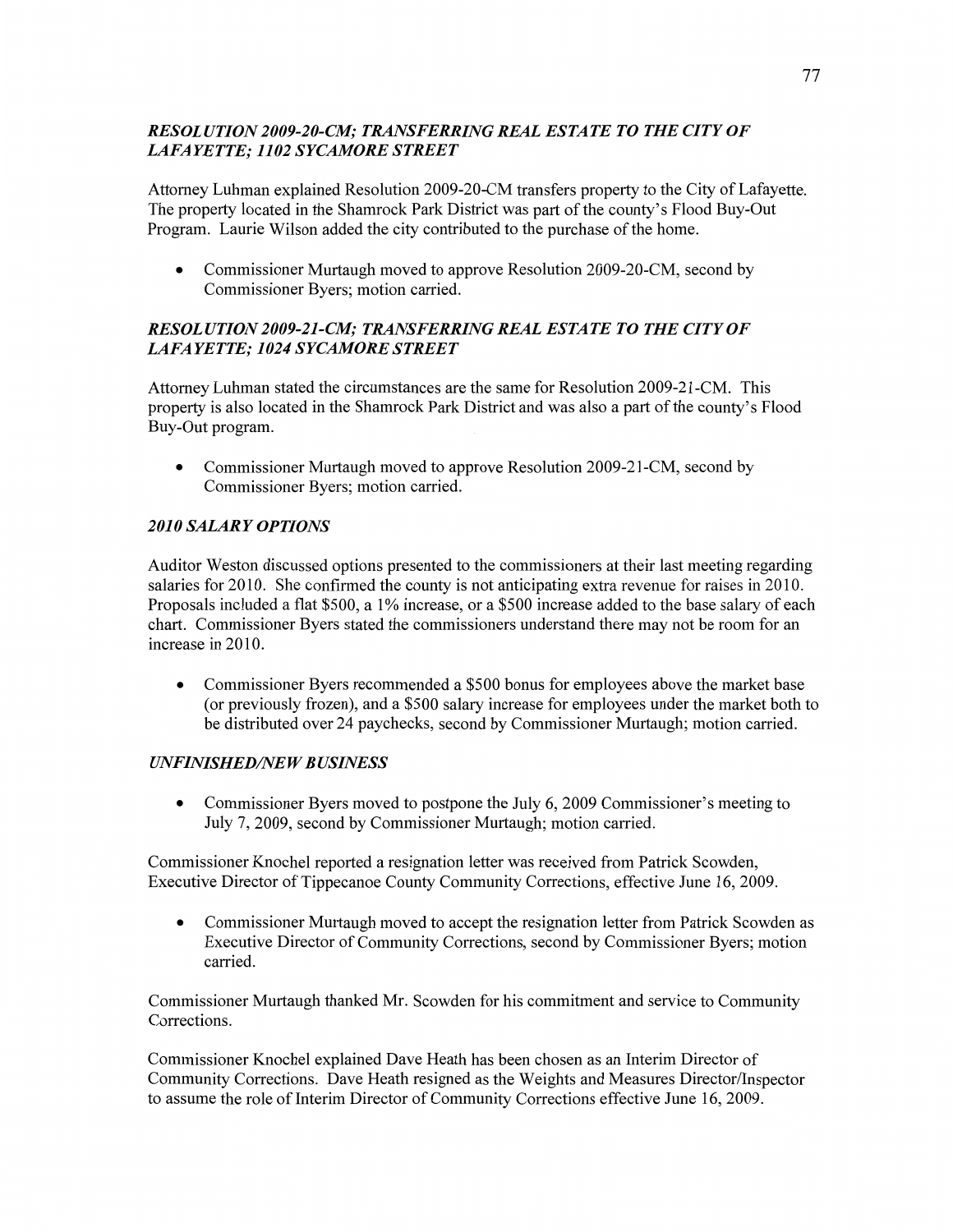**0** Commissioner Byers moved to accept Dave **Heath's** resignation as Director/Inspector of Weights and Measures and appoint him to the Interim Director of Community Corrections, second by Commissioner Murtaugh; motion carried.

The commissioners appointed Pat Scowden as the Director/Inspector of Weights and Measures effective June 16, 2009.

**0** Commissioner Byers moved to accept Pat Scowden as Director of Weights and Measures, second by Commissioner Murtaugh; motion carried.

Attorney Luhman presented a contract for approval with Tecton for construction management of the jail "bump-out" project. He explained the maximum allowed for the base **contract** is \$30,960 with the allowance of general conditions of \$7,025 for **a** total maximum of \$37,985. This amount is included in the total amount for the project as described in Resolution 2009—19-CM.

**0** Commissioner Murtaugh moved to approve the contract with Tecton for construction management, second by Commissioner Byers; motion carried.

Attorney Luhman presented a contract for approval from KJG for the architectural design for the jail "bump-out" project. The contract for \$21,660 includes the services for schematic design, design development and construction documents.

Commissioner Murtaugh moved to approve the contract with KJG for architectural design services, second by Commissioner Byers; motion carried.

### *REPORTS* ON *FILE*

Mail & Duplicating Crystal Creek Kennels

#### *PUBLIC COMMENT*

Paul Wright **—** West Point, said the approach the commissioners are taking with the juvenile center is appreciated by the taxpayers. He said with the economy declining, county employees should not expect a pay increase; he suggested the commissioners have control over raises and taxpayers would appreciate careful consideration by the commissioners in regards to raises.

**0** Commissioner Byers moved to adjourn.

### **BOARD** OF **COMMISSIONERS** OF **THE COUNTY OF TIPPECANOE**

*W* 

John L. Knochel, President